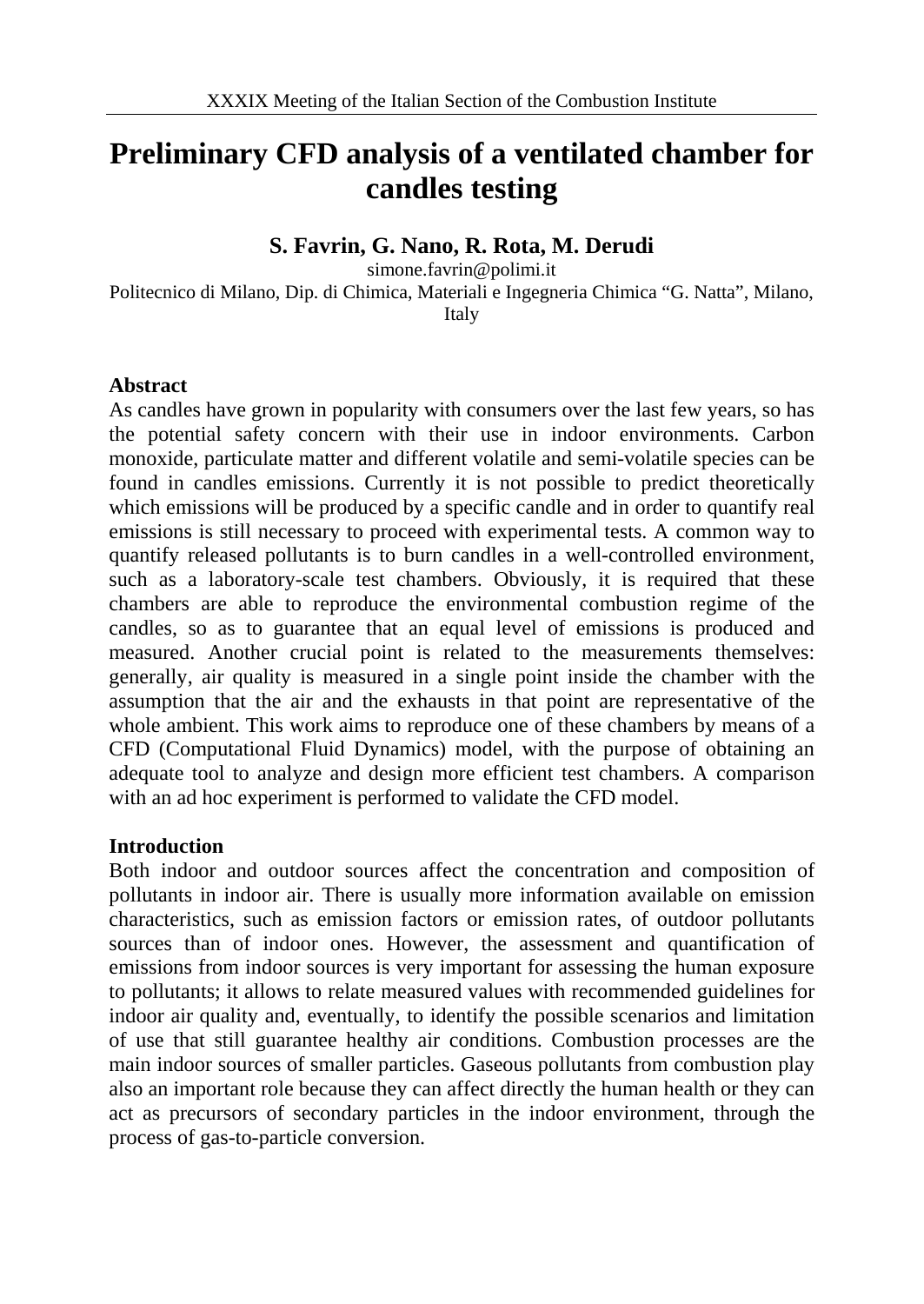Over the years many experiments have been made to improve knowledge of the candles burning mechanism. Probably the first modern study on the candles burning was presented by Faraday [1] who has been followed by studies on various aspects such as burning candles in microgravity conditions [2]. Following in particular the development of the scented candles market, a part of the available literature had focused on the possible harmful emissions produced by candles and air quality standards, since the preliminary studies of Lau et al. in the 1997 [3]. More recent papers have been published where the use of a test combustion chamber has been adopted. Previous works of Derudi et al. should be collected in this vein [4] [5] and the present work refers to the same test chamber. Surprisingly, there is not a corresponding development in CFD modeling of candles, with only a few contributions. One interested in CFD modeling can refer at the Abbasi's work [6] on the reproduction of a candle with focus on soot emissions, and the recent studies of Gritter et al. [7], but nothing seems to has been written about the possible influence or interaction between the test chamber and the candles utilized during the tests. Therefore, this study has been focused on the development of a CFD method that can reproduce correctly, with reduced calculation times, the effects of the combustion of a candle inside a ventilated chamber with the aim to evaluate the capability of the test chamber both to reproduce realistic burning conditions and to ensure proper sampling and characterization of the candle exhausts.

# **Experimental setup**

As a crucial point in the determination of the emissions concentration is the simulation of realistic conditions for burning candles, a special enclosed chamber has been developed to ensure defined burning conditions and the possibility to perform a gas sampling of the exhausts without turbulences. The test chamber exhibit a volume of about 170 l, and it is equipped with an air sparger, set on the bottom of the equipment, to supply the inlet-air to the chamber with minimum turbulence and spatial velocity. For all experiments pre-cleaned air, passed through a charcoal trap, has been used; moreover, to ensure the filter effectiveness during each run a blank measure has been also made on the air fed to the chamber. The air flow rate in the test chamber was adjusted in order to reach realistic burning conditions. Furthermore, equipment to monitor temperatures as well as a system for the sampling and characterization of the main combustion products  $(O_2, NOx,$  $CO$  and  $CO<sub>2</sub>$ ) within the test chamber at different positions completes the experimental apparatus (Fig. 1). To determine the wax consumption every candle is weighted before and after the burning experiment and the corresponding burning time is recorded.

# **CFD model**

As previously mentioned, one of the aims of this work was to obtain a fast tool to evaluate the performances of a ventilated chamber for combustion tests. The experimental layout has been thought to guarantee the possibility to take advantage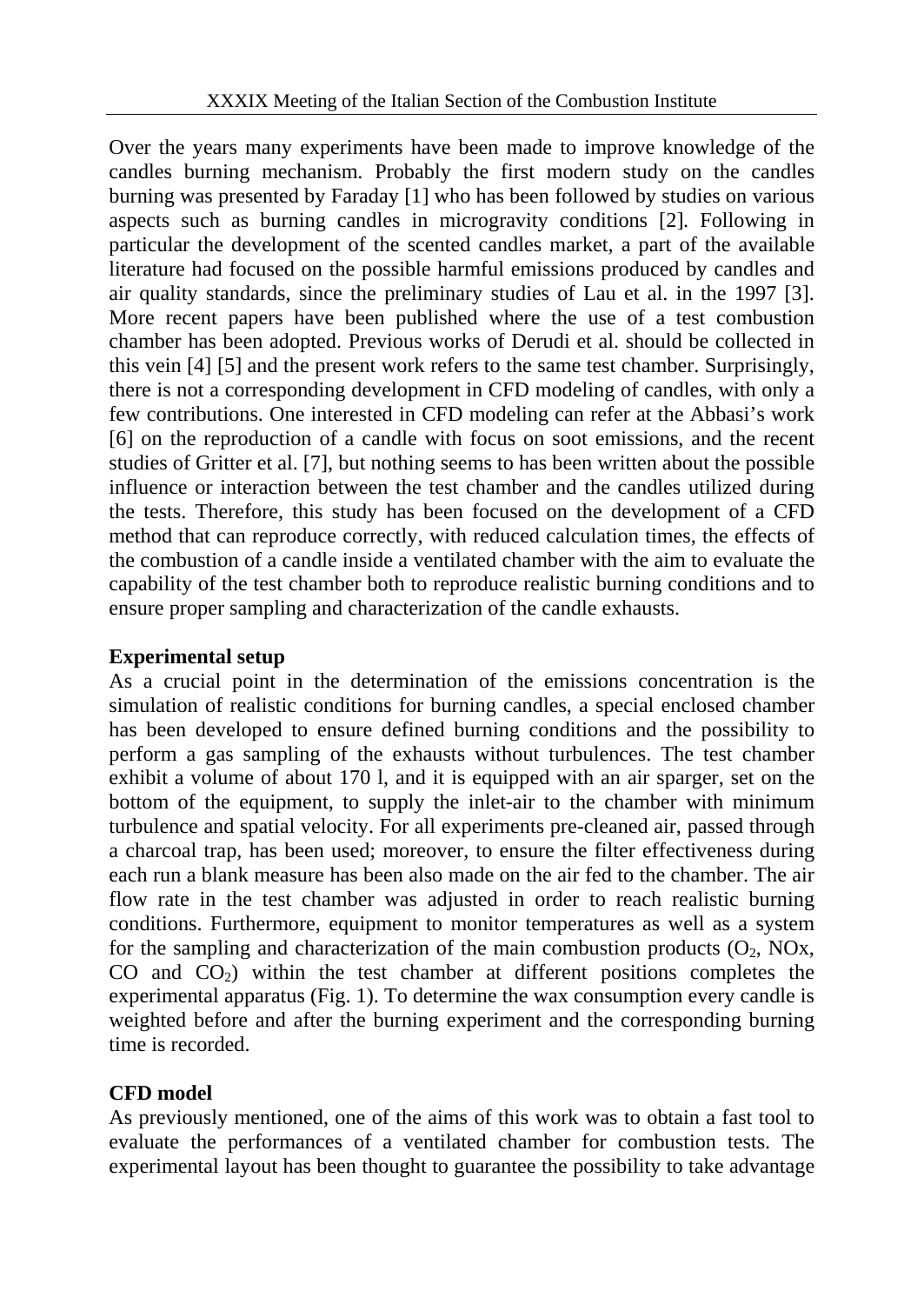of an axial symmetry and consequently, the computational grid was constructed as a radial slice of the chamber, with a particular refinement zone in the combustion area. Where it was possible a quad mesh was implemented to speed up calculations, as evidenced by Fig. 2.



**Figure 1.** Schematic of the combustion chamber with sensors positions (TK  $=$ thermocouple type K;  $P = gas$  probe)



**Figure 2.** Global mesh with sensors positions highlighted (red crosses – thermocouples, yellow dots – gas probes) and detail of mesh refinement in the candle region.

In this work the commercial package Ansys Fluent® [8] has been used with standard  $k-\epsilon$  model for turbulence, and eddy dissipation model to describe the combustion reaction. It has been chosen to utilize a simple volumetric reaction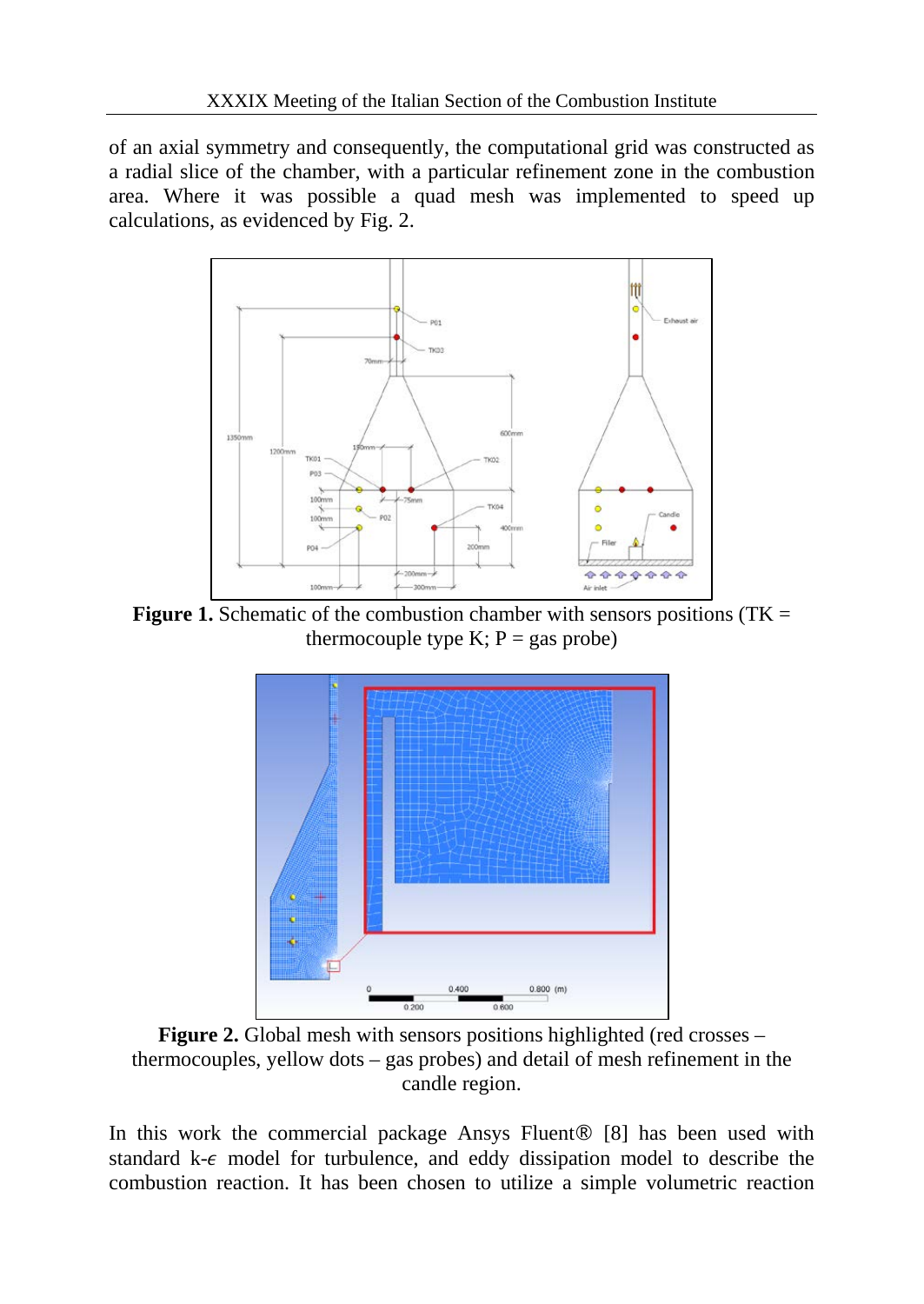because, not being interested in accurate reaction description, this was the fastest and easiest way to describe the wax combustion process. Following this simplified approach, the candle was assumed to be completely made by n-eicosane, a medium length paraffin wax which stoichiometric combustion reaction is:

$$
C_{20}H_{42} + 30.5 O_2 \rightarrow 20CO_2 + 21H_2O \tag{1}
$$

Fuel was introduced in the computational domain as a mass flow rate of gaseous specie, at n-eicosane boiling temperature (617 K) and equal to the measured mass loss rate of the candle, about 2.3 g/h. A fundamental aspect of this CFD analysis is related to boundary and initial conditions. In fact, the low heat released by a single candle leads only to minor alterations inside the chamber, events which make difficult to separate the net contribution of the candle from possible fluctuations of the environmental conditions. In Table 1 air composition of the admission flow is reported both for CFD simulation and experimental test (CFD values were selected accordingly with experimental measurements when data were available and on reasonable hypothesis for the other species). Thermal boundary conditions were assumed to be uniform, equal to 297 K, with the exception of the chamber walls, which were supposed to be at a constant temperature of 300 K.

|              | $\lceil \%$ | $\lceil\% \rceil$<br>دك | $\lceil\% \rceil$ | Г%<br>⊓∿ו |
|--------------|-------------|-------------------------|-------------------|-----------|
| Experimental | n.a.        | 20.20                   | $0.20\,$          | n.a.      |
| $\lnot$ FL   | '0.50       | 20.20                   | ∪.∠∪              | $0.50\,$  |

**Table 1.** Air composition referring to 15 NL/min of inlet flow

#### **Results**

Several experimental runs, with a single paraffin jar candle, were performed and the results highlighted that steady state conditions are reached after about 3000 s, with low temperature rise and small variations of measured concentration, as shown in the example of Fig. 3 and Fig. 4.



**Figure 3.** Experimental trends of  $CO<sub>2</sub>$  and  $O<sub>2</sub>$  measured within the test chamber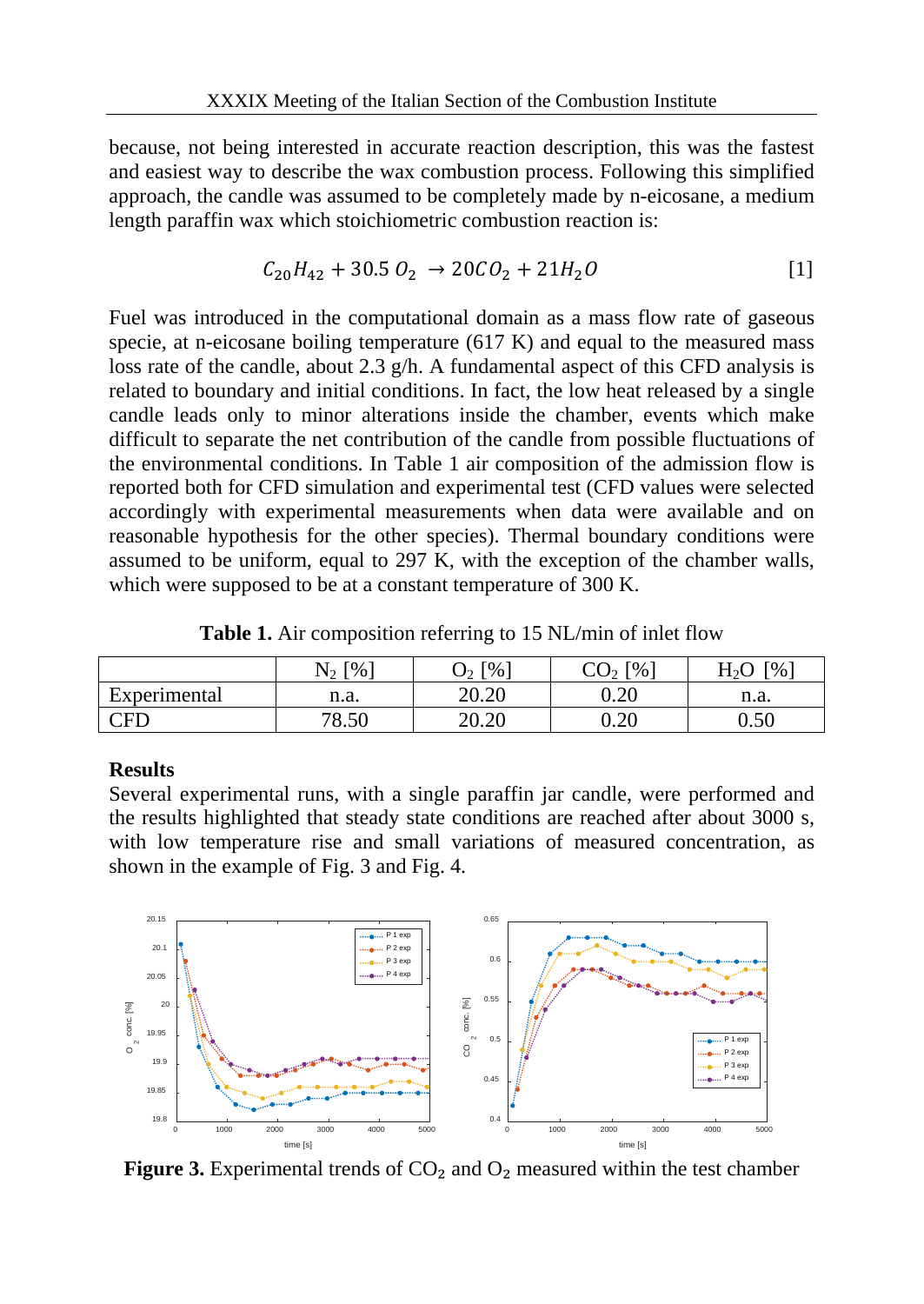

**Figure 4.** Temperature evolution in the test chamber

From these results, that highlight also a slight stratification of the measured species along the vertical coordinate of the ventilated test chamber, some reference values have been extracted (Tab. 2), to perform a preliminary comparison with CFD results obtained from steady state simulations, reported in Fig. 5.

**Table 2.** Experimental measured concentrations and temperature at steady state

|           | <b>P01</b>    | P <sub>0</sub> 2  | P <sub>0</sub> 3 | <b>P04</b>       |
|-----------|---------------|-------------------|------------------|------------------|
| $O_2$ [%] | 19.85         | $19.89 - 19.90$   | $19.86 - 19.87$  | 19.91            |
| $CO2$ [%] | $0.59 - 0.60$ | 0.56              | 0.59             | $0.55 - 0.56$    |
|           | TK01          | TK02 <sup>T</sup> | TK03             | TK <sub>04</sub> |
| T[K]      | 303.3         | 303.3             | 304.2            | 300.1            |



 $1$ <sup>1</sup>TK02 is symmetric to TK01, consequently it is not represented in the CFD plots.

**Figure 5.** CFD results for temperature,  $CO<sub>2</sub>$  and  $O<sub>2</sub>$  concentrations